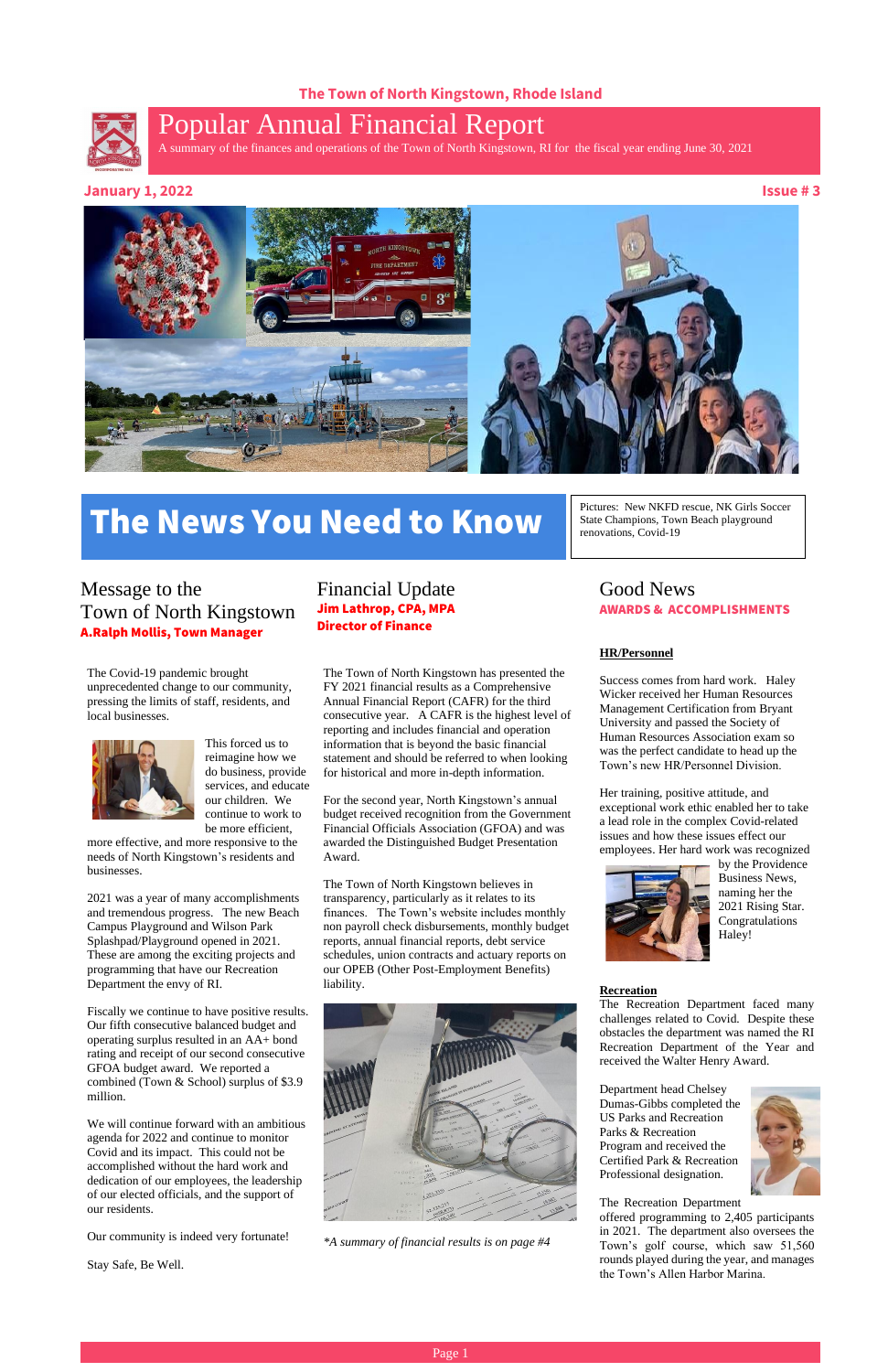January 1, 2022 Popular Annual Financial Report Fiscal year ending June 30, 2021



#### **North Kingstown's Government**

North Kingstown's history can be traced back to the 1630's when Roger Williams established a temporary trading post near Cocumscussoc, a major thoroughfare of the Narragansett People. In 1674, Kings Towne was founded by the colonial government and included the present-day towns of North Kingstown, South Kingstown, Exeter, and Narragansett. As settlements expanded it was divided in 1722.

The Town operates under a home rule charter adopted in 1954, subsequently amended, providing for a Town Council/Town Manager for of government with a five member Town Council headed by a Council President. All legislative powers of the Town are vested in the Town Council by Charter including adoption of the Town budget, ordering of any tax and enacting ordinances and resolutions.

#### **Recreation, Golf & Allen Harbor Marina**

*The department received the Walter Henry Award from the RI Parks & Recreation Assoc. Director Dumas-Gibbs completed training and was named a National Park & Recreation Assoc. Certified Parks & Rec Professional. The department secured an \$88,000 DEM grant for Phase I of the Ryan Park Trail Program.* 

**Fire/EMS:** *The department saw a 7.2% increase in emergency calls and higher-thannormal requests for mutual aid from neighboring communities. We received a federal grant to assist in the purchase of personal protective equipment and a legislative grant to assist with training. The department took delivery of a new brush fire vehicle in 2021*

**Technology:** *Technology has become an increasingly important aspect of municipal operations. We continue to work protecting against fraud and unauthorized access to our system. The department completed various broadband projects and upgrades to CORE switch at the data center.* 

**Planning:** *The department completed the Municipal Resilience program and received CRMC approval for three right of way designations. The department continues to work on the protection of 400 acres of sensitive wetland areas and provides support to several Town projects that include the proposed public safety complex, recreation/community center, and redevelopment of the Wickford Elementary property. The department continues to administer the Post Road Façade Grant Program.* 

**Town Clerk & Canvasing:** *We introduced E-recording to provide a safe environment for recording land evidence documents. We increased on-line/virtual access to the public and worked with other departments in hosting virtual meetings. There were three elections: primary, presidential election, and statewide referendum. Early voting, in person voting, and mail in ballots pushed the total ballots cast to over 5,000. The Town Clerk's office is also responsible for Municipal Court: 1,200 cases were processed in 2021*

**Assessment**: *Our focus has been on the revaluation. This information will be used in determining the FY 2023 tax rates. We have been part of the team developing a possible homestead exemption for 2023.*

**Code Enforcement**: *In addition to the standard building permits, we worked on permitting a new commercial storage facility, Town Hall renovation, three large solar projects, and supporting electrical infrastructure. We welcomed Matt Souza as our new Asst. Building Official and Heath Potter as our new Zoning/Housing Inspector*

**Police, Animal Control, & Harbor Master:** *2021 was a challenging year given the pandemic and the loss of two of our own. We persevered and continued to provide the level of service the community has come to expect. The department was reaccredited by the RI Police Accreditation Commission. We received several grants and awards, including a DOT award of a new police cruiser, Stanton Foundation award for K9 unit costs, and Patrick Leahy Award for bulletproof vests. New programming included the creation of a bike patrol unit.* 

**Finance:** *In 2021 we issued the final round of the Town/School \$27 million bond. Deb Bridgham our Munis administrator was promoted to Deputy Director of Finance. Our Tyler/Munis software requires updating in 2022 and will be one of our major projects.* 

**Senior Center/Human Services**: *The Beechwood staff provided Meals on Wheels delivery for older adults in our community. A Covid hotline was provided, assisting with vaccination appointments and answered a variety of questions. The hotline center also reached out to older residents in the community as a check in making sure their individual needs were being addressed. Doors to the public reopened in June and the center provided various programming, including health clinics, lunch, and Medicare counseling.* 

**Personnel**: *This is a new department for 2021! It was established to deal with the increasingly*

*complex regulations associated with personnel. Its goal is to form uniform and consistent policies for all departments related to staffing issues. Covid regulations and dealing with changes in the workplace were a major issue in 2021. The department was able to create an employee self-service portal, allowing employees to access their personnel information. The department's second employee, Waleska Corona, joined the team in December 2021.*

**Department of Public Works:** *The Public Works Department oversees several divisions and Enterprise Funds. Divisions include Engineering, Facilities, & Highway. In addition, it oversees the Transfer Station and Sewer Department, both Enterprise Funds.* 

*The department paved 9.33 miles in 2021. This is an increase from 6.89 miles and 3.46 miles in 2020 and 2019 respectively. The Transfer Station reported refuse collected in FY 21 as 6,544 tons and an additional 3,208 tons of recyclables. The department has made a sizable purchase in parts and new containers for recycling bins.* 

*Sewer saw in an increase in average daily treatment in FY 21 to 224,400 gallons. This is an increase of 18% compared to the previous year. This increase is attributed to new development and more people working at home due to Covid pandemic. The Sewer Department is also responsible for cleaning of the Town's 2,054 storm drains.* 

*Public Works is involved with all major renovation projects. This includes park & rec facilities, library, Town Hall, and Gilbert Stuart Bridge project.* 





# Department Updates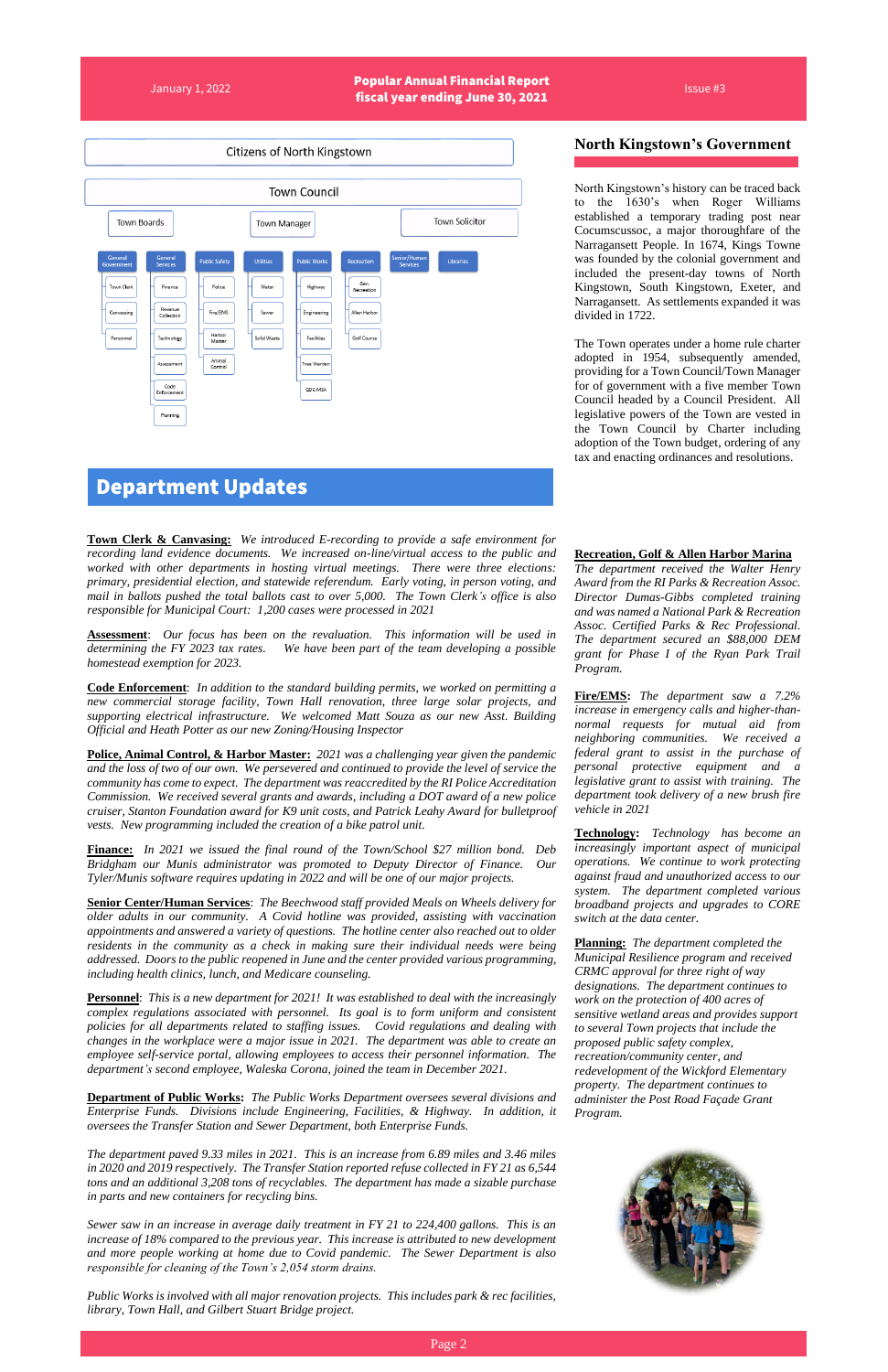Covid has had a significant impact on our community. One of the first forms of relief from the Federal government was to provide reimbursement of certain expenses. These reimbursements were made via FEMA. In total the Town has recieved \$444,536. In additon the Town prepared reimbursment requests for the School Department and they are to receive approximately \$78,000. . Depurty Director of Finance Deb Bridgham and Deupty Fire Chief John Linacre worked extensively with State, Federal, and FEMA officals in obtaining and maximizing these reimbursements



The Town also received additional funding from the State in FY21 related to Covid, the funding totaled \$699,608. The School Deparmtent received separate funding, mostly funneled through RI Department of Education, (RIDE).

The enactment of the American Rescue Plan Act (ARPA) is providing funding to North Kingstown. The Town will receive \$7,868,124 and the school will recive \$1,755,065. The Town has received ½ of these funds and will receive the remaining 50% in July 2022.

These funds need to be commited to projects by December 31, 2024 and fully spent by December 31, 2026. The Town Council will be seeking input for use of a portion of these funds as part of the FY23 budget.

|                                | Water      | Sewer      | Golf/Marina |            | <b>Transfer Station Municipal Court</b> |
|--------------------------------|------------|------------|-------------|------------|-----------------------------------------|
| <b>Revenues</b>                |            |            |             |            |                                         |
| <b>Charges for Services</b>    | 4,262,104  | 1,658,016  | 2,529,718   | 699,061    | 157,679                                 |
| Interest                       |            | 366,266    |             |            |                                         |
|                                | 4,262,104  | 2,024,282  | 2,529,718   | 699,061    | 157,679                                 |
| <b>Expenses</b>                |            |            |             |            |                                         |
| <b>Operations</b>              | 3,160,819  | 643,999    | 1,513,190   | 641,480    | 80,456                                  |
| Interest                       | 91,550     | 356,077    |             |            |                                         |
| Depreciation                   | 565,301    | 295,606    | 383,453     |            |                                         |
|                                | 3,817,670  | 1,295,682  | 1,896,643   | 641,480    | 80,456                                  |
| Operating Income(loss)         | 444,434    | 728,600    | 633,075     | 57,581     | 77,223                                  |
| Transfers, net                 | (78, 342)  | (92, 195)  | (1,207,227) | (25, 872)  | (39, 350)                               |
| <b>Changes in Net Position</b> | 366,092    | 636,405    | (574, 152)  | 31,709     | 37,873                                  |
| <b>Net Position Begin</b>      | 13,930,626 | (391, 773) | (1,086,875) | (198, 539) | 11,354                                  |
| <b>Net Position End</b>        | 14,296,718 | 244,632    | (1,661,027) | (166, 830) | 49,227                                  |





The Town uses fund basis of accounting. Related accounts used to maintain control over resources that have been segregated for specific activities are designated a fund.

The General Fund is the Town's primary fund and the focus in reporting. Additional funds include Debt Service, Special Revenue, Capital Project, Permanent, Enterprise, and Fiduciary Funds. More details on each of these categories can be found in the Town's CAFR, which can be viewed on the Town's website.

Activities of the Enterprise Fund are accounted for much like a private for-profit business. The intent is that the activity is funded through use charges or other fees, with no impact to the taxpayer.

North Kingstown Water Department Awarded 2021 RRWA Best Tasting Water



#### **North Kingstown School Department**

# **Phil Auger, Ph.D.**



| Fiscal |
|--------|
| Year   |
|        |

- 
- 
- 

| <u>Pnil Auger, Pn.D.</u>        |                                                                       |              |                        |                                  | <b>Revenues</b>               |                              |  |                                     |
|---------------------------------|-----------------------------------------------------------------------|--------------|------------------------|----------------------------------|-------------------------------|------------------------------|--|-------------------------------------|
|                                 | <b>Superintendent of Schools</b>                                      |              |                        |                                  |                               | Town Aid                     |  | \$<br>53,906,526                    |
|                                 | US Secretary of Education, Miguel A. Cardona recognized               |              |                        |                                  |                               | State Aid                    |  | \$<br>11,861,298                    |
|                                 | North Kingston High School as one of 325 National Blue-               |              |                        |                                  |                               | Medicade                     |  | \$<br>310,961                       |
|                                 | Ribbon schools for 2021. The National Blue-Ribbon Award               |              |                        |                                  |                               |                              |  | \$<br>4,236,638                     |
|                                 | affirms the hard work of students, educators, families, and           |              |                        |                                  |                               | Other                        |  | \$<br>143,668                       |
|                                 |                                                                       |              |                        |                                  |                               |                              |  | \$<br>70,459,091                    |
|                                 | communities in creating safe and welcoming schools where              |              |                        |                                  |                               |                              |  |                                     |
|                                 | students master challenging content.                                  |              |                        |                                  |                               |                              |  |                                     |
|                                 |                                                                       |              |                        |                                  |                               | <b>Expenditures</b>          |  |                                     |
|                                 | This award followed the North Kingstown High School being             |              |                        |                                  |                               | <b>Salaries</b>              |  | \$<br>39,379,071                    |
|                                 | ranked fifth within RI and 1,382 <sup>nd</sup> nationally by US News. |              |                        |                                  |                               | <b>Benefits</b>              |  | \$<br>15,068,058                    |
|                                 |                                                                       |              |                        |                                  |                               | Professional Services        |  | \$<br>11,374,884                    |
|                                 |                                                                       |              |                        |                                  |                               | Supplies & Materials         |  | \$<br>2,594,174                     |
|                                 |                                                                       |              |                        |                                  |                               | Capital Outlay               |  | \$<br>1,606,401                     |
|                                 |                                                                       |              |                        |                                  |                               | Leases                       |  | \$<br>124,699                       |
| Fiscal                          |                                                                       |              |                        |                                  |                               |                              |  | \$<br>70,147,287                    |
| Year                            | Enrollment                                                            |              | Cost / Pupil           | Free/Reduced Lunch               |                               |                              |  |                                     |
|                                 |                                                                       |              |                        |                                  |                               | Transfers, net               |  | \$<br>736,809                       |
| 2021                            | 3,923                                                                 | \$           | 17,881                 | 20.30%                           |                               |                              |  |                                     |
| 2020                            | 3,780                                                                 | \$           | 18,754                 | 20.00%                           |                               | Surplus                      |  | \$<br>1,048,613                     |
| 2019                            | 3,938                                                                 | \$           | 17,821                 | 22.00%                           |                               |                              |  |                                     |
| 2018                            | 3,891                                                                 | \$           | 17,659                 | 20.70%                           |                               |                              |  |                                     |
|                                 |                                                                       | \$           |                        | 22.00%                           |                               |                              |  |                                     |
| 2017                            | 3,972                                                                 |              | 16,161                 |                                  |                               |                              |  |                                     |
|                                 |                                                                       |              |                        |                                  |                               |                              |  |                                     |
|                                 | <b>New Employees hired in 2021</b>                                    |              |                        |                                  |                               |                              |  |                                     |
|                                 |                                                                       |              |                        |                                  |                               |                              |  |                                     |
| <b>WALESKA</b>                  | <b>CORONA</b>                                                         |              | HR/Personnel           | <b>MARK</b>                      | <b>THURSTON</b>               | Police                       |  |                                     |
| <b>MARIA</b>                    | DELUCA-VACCARO                                                        | Finance      |                        | <b>JOSEPH</b>                    | <b>DONOHOE</b>                | Planning                     |  |                                     |
| <b>BRANDON</b><br><b>LYNANN</b> | <b>SCAVITTI</b><br><b>ECKHOFF</b>                                     | Dispatch     | Technology             | <b>DAVID</b><br><b>STEVEN</b>    | <b>ALVES</b><br><b>WILSON</b> | Public Works<br>Public Works |  |                                     |
| <b>ALEXIS</b>                   | <b>GUADALUPE</b>                                                      | Dispatch     | <b>ZEINER</b><br>JESSE |                                  | Public Works                  |                              |  |                                     |
| <b>BRYAN</b>                    | <b>COCKSHUTT</b>                                                      | Fire         |                        | <b>DAVID</b><br><b>CRETA</b>     |                               | Public Works                 |  |                                     |
| <b>SARA</b>                     | <b>COUGHLIN</b>                                                       | Fire         |                        | <b>KEVIN</b><br><b>CONLEY</b>    |                               | Senior Center                |  |                                     |
| <b>ADAM</b>                     | <b>CRABTREE</b>                                                       | Fire         |                        | <b>MELISSA</b>                   | <b>DUBOIS</b>                 | Senior Center                |  |                                     |
| <b>MICHAEL</b>                  | DANDURAND                                                             | Fire         |                        | <b>DIANE</b><br><b>HARVEY</b>    |                               | Senior Center                |  |                                     |
| <b>RYAN</b>                     | <b>HANRAHAN</b>                                                       | Fire         |                        | <b>ANDREA</b><br><b>WILLIAMS</b> |                               | Senior Center                |  |                                     |
| <b>JARED</b><br><b>JESSICA</b>  | <b>HOPKINS</b>                                                        | Fire<br>Fire |                        | <b>SOFIA</b><br><b>ELIZABETH</b> | <b>ALAVOSIUS</b>              | Library                      |  |                                     |
| <b>SCOTT</b>                    | <b>HYNDS</b><br><b>LYNCH</b>                                          | Fire         |                        | <b>CANDICE</b>                   | FERRARA<br><b>MACHATA</b>     | Library<br>Library           |  |                                     |
| <b>PATRICK</b>                  | <b>MAIN</b>                                                           | Fire         |                        | <b>BRIAN</b>                     | <b>GARLAND</b>                | Water                        |  |                                     |
| <b>RYAN</b>                     | <b>MCLAUGHLIN</b>                                                     | Fire         |                        | <b>ANDREW</b>                    | <b>EVANS</b>                  | Water                        |  |                                     |
| <b>MARK</b>                     | <b>NOLAN</b>                                                          | Fire         |                        | <b>MICHAEL</b>                   | <b>MOLLOY</b>                 | Water                        |  | Fire Department's incoming recruits |
| MALAKAI                         | <b>PALMER</b>                                                         | Fire         |                        | <b>MICHEAL</b>                   | <b>POTTER</b>                 | Water                        |  |                                     |
| <b>ASA</b>                      | <b>RUBIN-CRUMP</b>                                                    | Fire         |                        | <b>ROBIN</b>                     | <b>SPEARS</b>                 | Water                        |  |                                     |
| <b>STEPHEN</b>                  | <b>RUSSO</b>                                                          | Fire         |                        | <b>TODD</b>                      | <b>TAYLOR</b>                 | Water                        |  |                                     |
| <b>STEPHEN</b>                  | <b>JARROW</b>                                                         |              | Animal Control         |                                  |                               |                              |  |                                     |

### THE SCHOOL DEPARTMENT



# Enterprise Funds